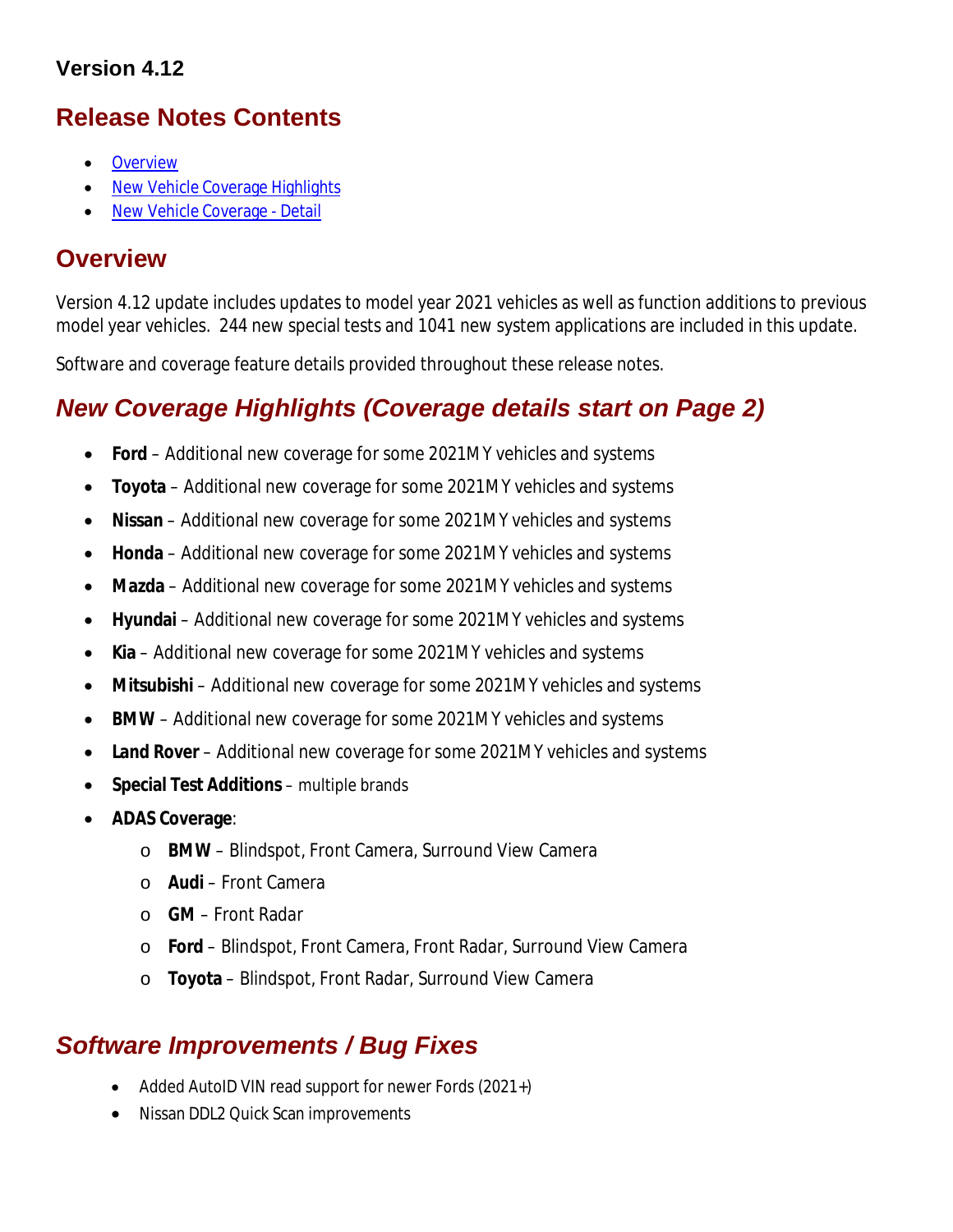# *New Coverage – USA Domestic*

## *Chrysler/Jeep Coverage*

#### **3 new Adjustment type special tests including**:

HVAC Door Recalibration, KeySense PIN Reset, Reset Parameters to Default

#### **2 new Actuation type special tests including:**

Proportional Surge Solenoid, UConnect Live Apps Installation

## *Ford Coverage*

• Added coverage for 99 new system applications

#### **4 new Adjustment type special tests including**:

Electronic Integrated Park Brake - Initialization, Electronic Integrated Park Brake - Service Tools, Climate Control System Actuators Calibration, Suspension Height Sensor Calibration

#### **8 new Actuation type special tests including:**

Brushless Motor Pump Request, Cool Command - Driver Seat, Cool Command - Passenger Seat, Heat Command - Driver Seat, Heat Command - Passenger Seat, Temperature Off Command - Driver Seat, Temperature Off Command - Passenger Seat, DC/DC Enable

#### *General Motors Coverage*

#### **8 new Adjustment type special tests including**:

Tire Size Calibration, Calibrate Trim Height, Transmission Clutch 1 Return Spring Learn, Transmission Clutch 1 Volume Learned, Transmission Clutch 2 Volume Learned, Transmission Clutch 3 Volume Learned, Transmission Clutch 4 Volume Learned, Transmission Clutch 5 Volume Learned

#### **98 new Actuation type special tests including:**

Front compartment lid open, Left Front Shock Absorber Actuator, Left Rear Shock Absorber Actuator, Right Front Shock Absorber Actuator, Right Rear Shock Absorber Actuator, Active Grille Air Shutter System, Charge Air Cooler Coolant Pump Speed, Cylinder 1 Injector Flow Identifier, Cylinder 2 Deactivation Solenoid Value, Cylinder 2 Injector Flow Identifier, Cylinder 3 Injector Flow Identifier, Cylinder 4 Injector Flow Identifier, Cylinder 5 Injector Flow Identifier, Cylinder 6 Injector Flow Identifier, Cylinder Deactivation Control Valve 2, Cylinder Deactivation Control Valve 3, Cylinder Deactivation Control Valve 4, Cylinder Deactivation Control Valve, Cylinder Deactivation Exhaust Control Valve Position, Cylinder Deactivation, Engine Controls Ignition Supply Voltage, Engine Coolant Control Valve Actuator, Engine Coolant Control Valve Position, Engine Coolant Control Valve, Engine Oil Pressure Control Valve, Engine Oil Pressure., EVAP Purge Service Bay Test, EVAP Purge Solenoid Valve Bank 2, EVAP Purge Solenoid Valve Leak Test, Evaporative Emission Service Bay Test, Exhaust Camshaft Position Actuator Position Bank 2, Exhaust Camshaft Position Actuator Position, Exhaust Control Valve Position, Heated Oxygen Sensor Test, Heater Coolant Pump, Ignition Timing Retard, Intake Camshaft Position Actuator Locating Pin Ctrl Vlv Bank 2, Intake Camshaft Position Actuator Park Lock Solenoid Valve Bank, Intake Camshaft Position Actuator Position Bank 2, Intake Camshaft Position Actuator Position, Intake Manifold Runner Control Valve Actuator, Intake/Single Camshaft Position Act Locating Pin Ctrl Vlv Test, Intake/Single Camshaft Position Actuator Locator Pin Ctrl Valve, MAF Sensor Bank 1, MAF Sensor Bank 2, Mass Airflow Sensor, Sensor Supply Voltage, Starter Drive, Starter Motor, TAC Motor, Throttle Position Bank 2, Throttle Sweep Bank 2, Transmission Range Selector Controls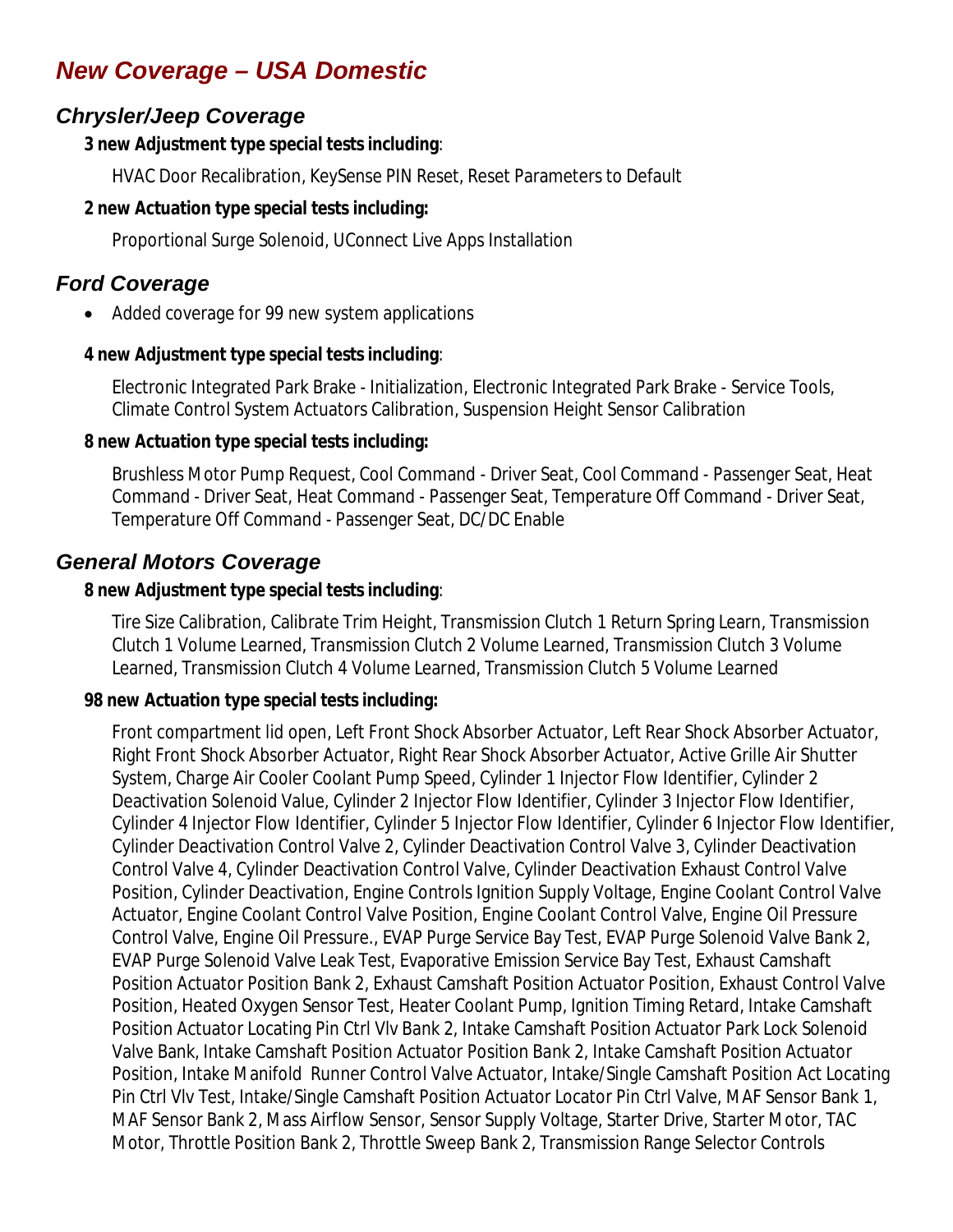Backlight Dimming, Transmission Range Selector Controls Indicator Dimming, Turbo Charger / Super Charger Bypass Valve, Turbocharger 2 Wastegate Position, Turbocharger 2 Wastegate, Turbocharger Wastegate Actuator Bank 1, Turbocharger Wastegate Actuator Bank 2, Turbocharger Wastegate Actuator, Turbocharger Wastegate Position Bank 1, Turbocharger Wastegate Position Bank 2, Turbocharger Wastegate Solenoid Valve, Turbocharger/Supercharger 2 Bypass Valve, Wastegate Actuator, Remote Enable Circuit, Differential Clutch Control System Cleaning Procedure, Electronic Limited Slip Differential, Even Gear Clutch Control System Test, Even Gear Clutch Hydraulic Control System Cleaning Procedure, Even Gear Shift Fork Control System Test, Even Gear Shift Fork System Cleaning Procedure, Hydraulic System Leak Test, Limited Slip Differential Clutch Control System Test, Line Pressure Hydraulic Control System Cleaning Procedure, Line Pressure, Odd Gear Clutch Control System Test, Odd Gear Clutch Hydraulic Control System Cleaning Procedure, Odd Gear Shift Fork Control System Test, Odd Gear Shift Fork Hydraulic Control System Cleaning Procedure, Shift Fork 5, Synchro Selector Valve Control System Cleaning Procedure, Transmission Control Solenoid Valve 10 Current, Transmission Control Solenoid Valve 12 Current, Transmission Control Solenoid Valve 12, Transmission Control Solenoid Valve 13 Current, Transmission Control Solenoid Valve 13, Transmission Control Solenoid Valve 14 Current, Transmission Control Solenoid Valve 14, Transmission Control Solenoid Valve 15 Current, Transmission Control Solenoid Valve 15, Transmission Control Solenoid Valve 16 Current, Transmission Control Solenoid Valve 16, Transmission Control Solenoid Valve 9 Current, Transmission Fluid Pressure Actuator, Transmission Park Lock Command, Transmission Park Lock Control System Test, Transmission Park Value Lock Solenoid Actuator

# *New Coverage – USA Asian*

### *Honda/Acura Coverage*

• Added coverage for 22 new system applications

### *Hyundai Coverage*

Added coverage for 100 new system applications

#### **3 new Adjustment type special test including**:

ESC Variant Coding, AT Adaptation Mode, Part replacement (Power steering motor)

#### **8 new Actuation type special tests including:**

Foot Lamp Output(Option), Heated Handle Indicator(Option), Heated Handle Output(Option), Rear Fog Lamp Relay (Option), Auto Cut Relay, Driver Door Unlock Relay (Option), Start Inhibit Relay (Option)

### *Kia Coverage*

• Added coverage for 78 new system applications

#### **3 new Adjustment type special test including:**

ESC Variant Coding, AT Adaptation Mode, Part replacement (Power steering motor)

#### **8 new Actuation type special tests including:**

Foot Lamp Output(Option), Heated Handle Indicator(Option), Heated Handle Output(Option), Rear Fog Lamp Relay (Option), Auto Cut Relay, Driver Door Unlock Relay (Option), Start Inhibit Relay (Option)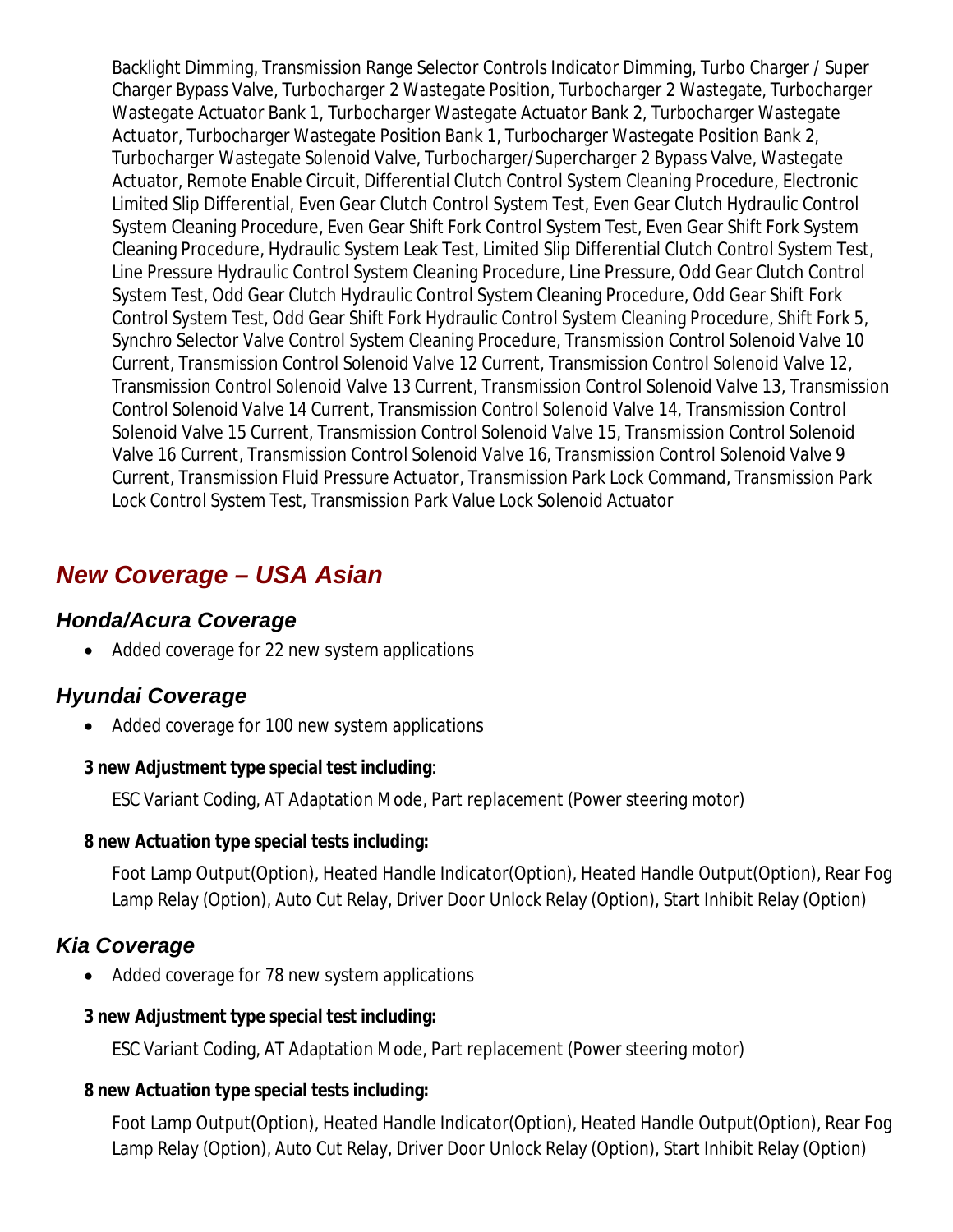## *Mazda Coverage*

Added coverage for 257 new system applications

## **2 new Adjustment type special test including:**

Steering Angle Sensor Initialization, Coupling Calibration Data Writing

## **4 new Actuation type special tests including:**

FAN2 Control Signal, Shift Solenoid G, Coupling Solenoid Duty Cycle, Air Mix Actuator

## *Mitsubishi Coverage*

• Added coverage for 63 new system applications

## *Nissan/Infiniti Coverage*

• Added coverage for 37 new system applications

## **5 new Actuation type special tests including:**

Horn-Multi Remote Ent, VEHICLE SECURITY HORN, Air Cond Rly, ADAS BUZZER, EAP SW LAMP

# *Toyota/Lexus Coverage*

• Added coverage for 272 new system applications

## **4 new Adjustment type special tests including**:

Power Saving Wait Time(Out Of Entry Range), Automatic Door Unlock Function when D-Door Open, Slide Roof Open Warning Function, A/C Operation Limit History Counter Clear

## **14 new Actuation type special tests including:**

Fuel Filler Opener, Fuel Vapor-Containment Valve, Brake Cable Warning, Overhead Tuner, Activate The Heater Water Pump, DCM Firmware Update, Cylinder Balance #1, Cylinder Balance #2, Cylinder Balance #3, Cylinder Balance #4, Cylinder Balance #5, Cylinder Balance #6, Cylinder Balance #7, Cylinder Balance #8

# *New Coverage – USA European*

# *Alpha Romeo Coverage*

## **1 new Adjustment type special test**:

Reset Parameters to Default

# *Audi Coverage*

## **21 new Actuation type special tests including:**

Secondary Air Injection Valve VW Common Control State, Function Lamp For Autohold Button Fun Lamp For Autohold Button, Function Lmp Parking Brake Button Fun Lmp Parking Brake Button, Indicator Lmp For Electromechanical PK Brk Ind Lmp For Electrom, Indicator Lmp Malf Electromechanical PK Brk Ind Lmp Malf Electr, Warning Beeper Warning Beeper, Coolant Change Over Valve 5 Test Control Value On Off, Coolant Valve 1 Test Control Value On Off, Coolant Valve 2 Test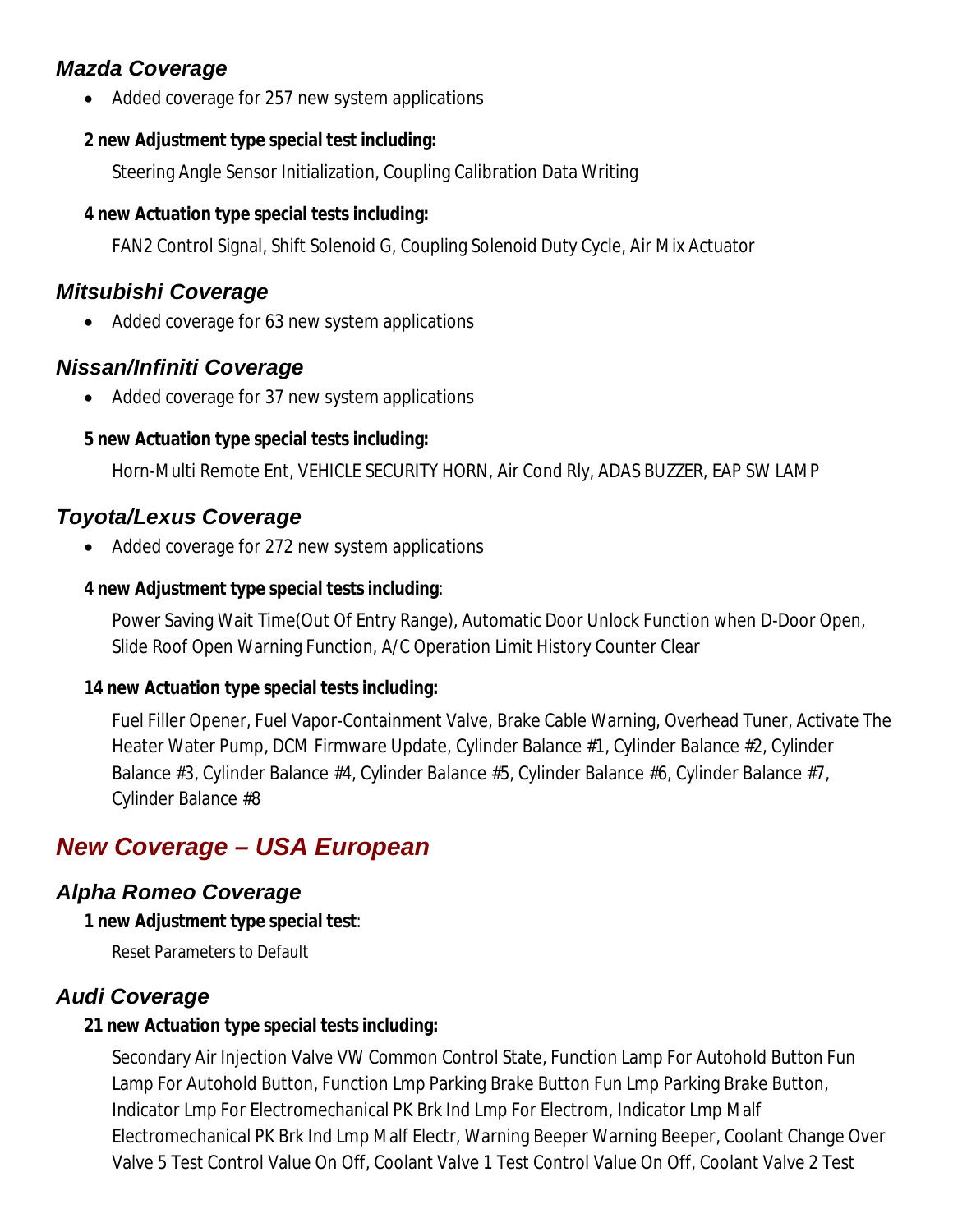Control Value On Off, Coolant Valve 3 Test Control Value On Off, Coolant Valve 4 Test Control Value On Off, Fan Control Relay Test Control Value On Off, Hyb EV Battery Pack Cool Ctrl Valve A Test Control Value On Off, Hyb EV Battery Pack Cool Ctrl Valve C Test Control Value On Off, Front Parking Aid Loudspeaker VW Common Control State, Parking Aid Activation VW Common Control State, Parking Aid Warning Lamp VW Common Control State, Rear Parking Aid Loudspeaker VW Common Control State, Digital Mirror Device Left Supply Test Control Value, Digital Mirror Device Right Supply Test Control Value

### *BMW/Mini Coverage*

Added coverage for 72 new system applications

#### **9 new Adjustment type special tests including**:

Activate/Stop/Status DSC Bleeding(HL), Activate/Stop/Status DSC Bleeding(HR), Activate/Stop/Status DSC Bleeding(VL), Activate/Stop/Status DSC Bleeding(VR), ACC Sensor Adjustment, Adjust ACC Sensor, Start-up of Front Radar Sensors, Teach-in Parking Lock Module, Adjust Injectors - Injector Quanity Compensation-6 Cylinder

#### **8 new Actuation type special tests including:**

FBM 2 Sensoric Test, FBM 3 Sensoric Test, FBM 4 Sensoric Test, FBM 5 Sensoric Test, FBM 6 Sensoric Test, FBM 7 Sensoric Test, FBM 8 Sensoric Test, FBM 8 Test

#### *Fiat Coverage*

#### **1 new Adjustment type special test**:

Reset Parameters to Default

#### **2 new Actuation type special tests including:**

Proportional Surge Solenoid, UConnect Live Apps Installation

### *Jaguar/Land Rover Coverage*

• Added coverage for 41 new system applications

#### **1 new Actuation type special test:**

Malfunction Indicator Lamp - Glow Plug

### *Volkswagen Coverage*

#### **21 new Actuation type special tests including:**

Secondary Air Injection Valve VW Common Control State, Function Lamp For Autohold Button Fun Lamp For Autohold Button, Function Lmp Parking Brake Button Fun Lmp Parking Brake Button, Indicator Lmp For Electromechanical PK Brk Ind Lmp For Electrom, Indicator Lmp Malf Electromechanical PK Brk Ind Lmp Malf Electr, Warning Beeper Warning Beeper, Coolant Change Over Valve 5 Test Control Value On Off, Coolant Valve 1 Test Control Value On Off, Coolant Valve 2 Test Control Value On Off, Coolant Valve 3 Test Control Value On Off, Coolant Valve 4 Test Control Value On Off, Fan Control Relay Test Control Value On Off, Hyb EV Battery Pack Cool Ctrl Valve A Test Control